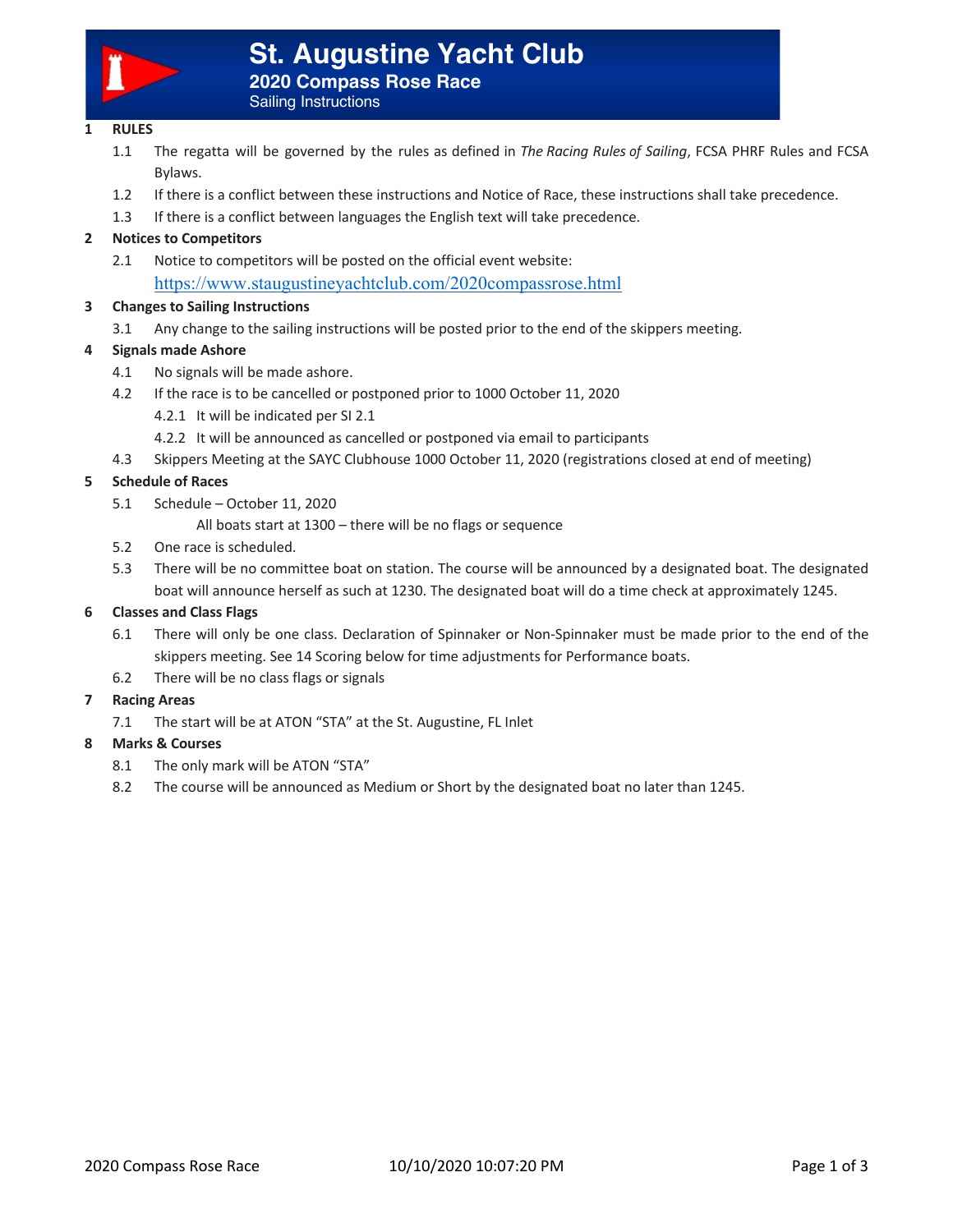

- 8.4 Boats start at ATON STA as described below and must "touch" the three remaining sides of the box.
- 8.5 Boats may "touch" each side at any point along each latitude or longitude described.
- 8.6 Boats may "touch" each side in any order of her choosing.
- 8.7 If any boat is protested under RRS 28 she **MUST** be able to provide evidence of "touching" each side in the form a digital time-stamped photograph of her navigation device showing her position at the touch point. If she is unable to provide such evidence she shall be disqualified without a hearing, this changes RRS 63.

#### **9 The Start**

- 9.1 The start line runs south from ATON STA 300 feet.
- 9.2 The start will be at 1300 using GPS Time.
- 9.3 Any boat observed to be over early shall be protested by the observing boat. Along with the requirements of RRS 61.1, the protesting boat shall also make an announcement to the fleet via VHF 72.
- 9.4 A boat that does not start within 30 minutes after the start shall be scored DNS. This changes RRS A4 and A5.

## **10 The Finish**

- 10.1 A boat will be considered finished when she is within 300 feet of ATON STA and STA bears 090° m from the helmsperson.
- 10.2 Each competitor shall take her time when the helmsperson is at the appropriate bearing.
- 10.3 Each competitor shall report her finish time over VHF 72 at the earliest opportunity.
- 10.4 Each competitor shall report her time as "Yacht Name XX:XX:XX" via text to 781-742-5600 within 30 minutes of her finish time.

## **11 Time Limits**

11.1 For all classes the time limit will be 4 hours.

## **13 Protests and Requests for Redress**

- 13.1 Protest forms are available at the Saint Augustine Yacht Club. Protests and requests for redress or reopening shall be delivered there within the appropriate time limit.
- 13.2 For each class, the protest time limit is 90 minutes after the last boat has finished.
- 13.3 Notices will be posted no later than 30 minutes after the protest time limit to inform competitors of hearings in which they are parties or named as witnesses. Hearings will be held at the Saint Augustine Yacht Club as soon as practical thereafter.
- 13.4 Intent to protest shall be sent via text to 781-742-5600 as "Yacht A protesting Yacht B for breaking RRS X.XX, Y.YY, etc." within 30 minutes of the protesting boats finish.

#### **14 Scoring**

- 14.1 Low Point Scoring will be used as defined in RRS Appendix A.
- 14.2 Corrected times will be calculated using PHRF Time on Time this modifies NOR 8.2.